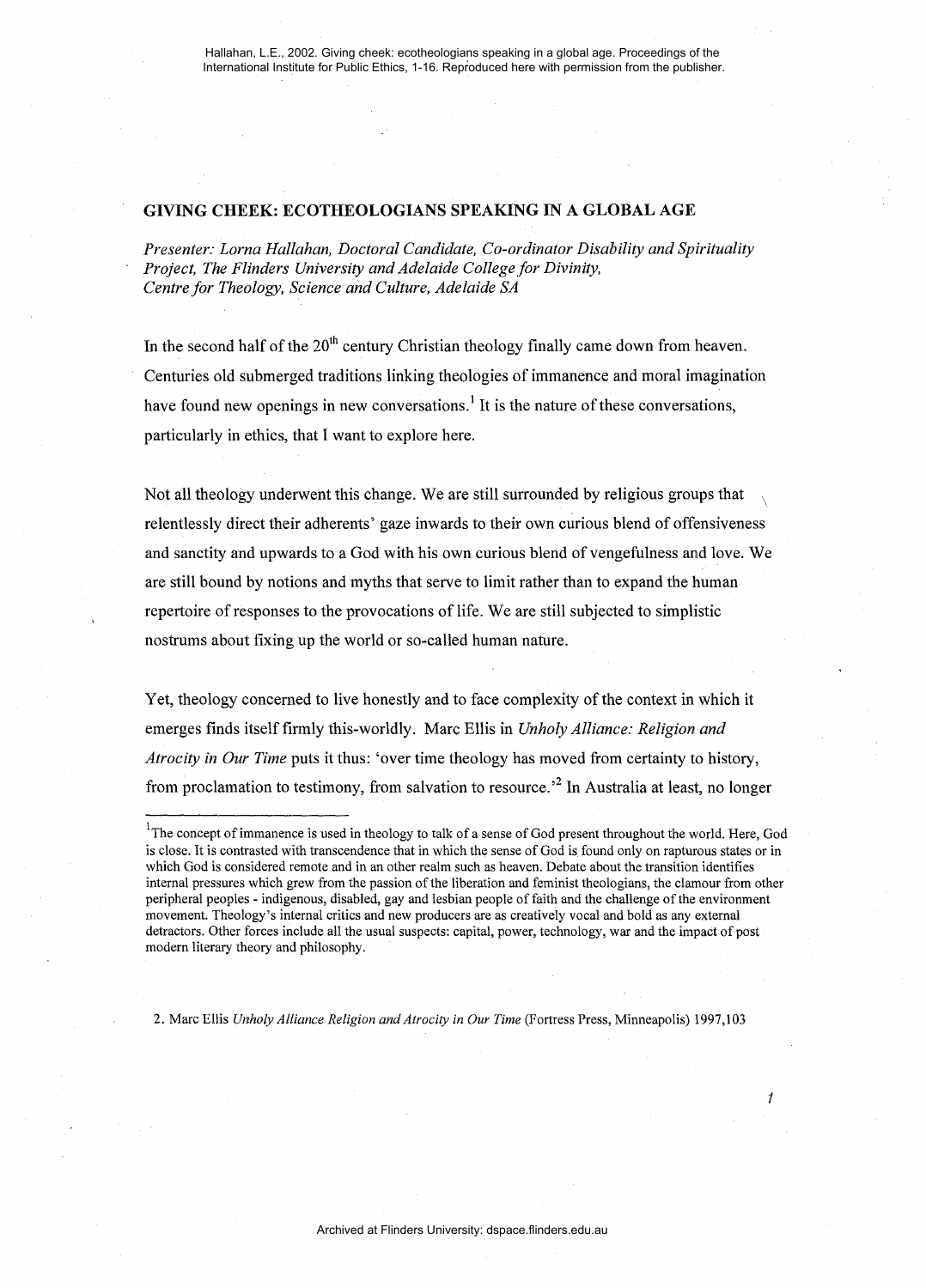are church leaders and theologians powerful determiners of community opinion about sexual and other ethics; no longer do views about God shape community life; no longer is theology a pretender to consequence and importance; no longer is theology the queen of the sciences.

When one falls from grandeur where can one decently go?

## On *Earth Revealing, Earth Healing: Ecology and Christian Theology*

Drawing on systems theory, let's imagine contexts nested in contexts as we move closer to the work my colleagues and I have been generating in recent years. We are a diverse group of theologians committed to developing an ecological theology.<sup>3</sup> We are nested within a university research centre, contributed to by various mainstream churches and the university, within privileged and peaceful communities, within national and international networks.

Building on our shared position that human beings have produced an ecological crisis that demands all of humanity's wisdom, ingenuity and commitment we are aware that some theological attitudes have contributed to exploitation and disregard for the good of the planet.<sup>4</sup> Ellis says that we are living 'in the shadow of Christian life.<sup>55</sup> So we acknowledge a need to rethink theology.<sup>6</sup> This shadow can threaten to overwhelm us, leaving us in despair and unable to see a path to the future. How can we even speak God into this world?

The story is told that Martin Buber, when challenged by another professor about his

<sup>&</sup>lt;sup>3</sup> Ecological theology, that is, theology that takes as it starting points a concern with global ecology and an immanent sense of God is also referred to as ecotheology, a term used throughout this paper.

<sup>4.</sup> Sharon Welch inA *Feminist Ethic of Risk* (Fortress Press, Minneapolis) 1990 analyses this as the outcome of an ethic of control derived from absolutizing God's power and conflating it with our own.

<sup>5.</sup> Ellis, Chapter 4 in *Unholy Alliance etc,* titled 'In the Shadow of Christian Life'

<sup>6.</sup> These sentiments are taken from the Introduction of Denis Edwards (ed) *Earth Revealing Earth Healing Ecology and Christian Theology* (Liturgical Press Minnesota) 2001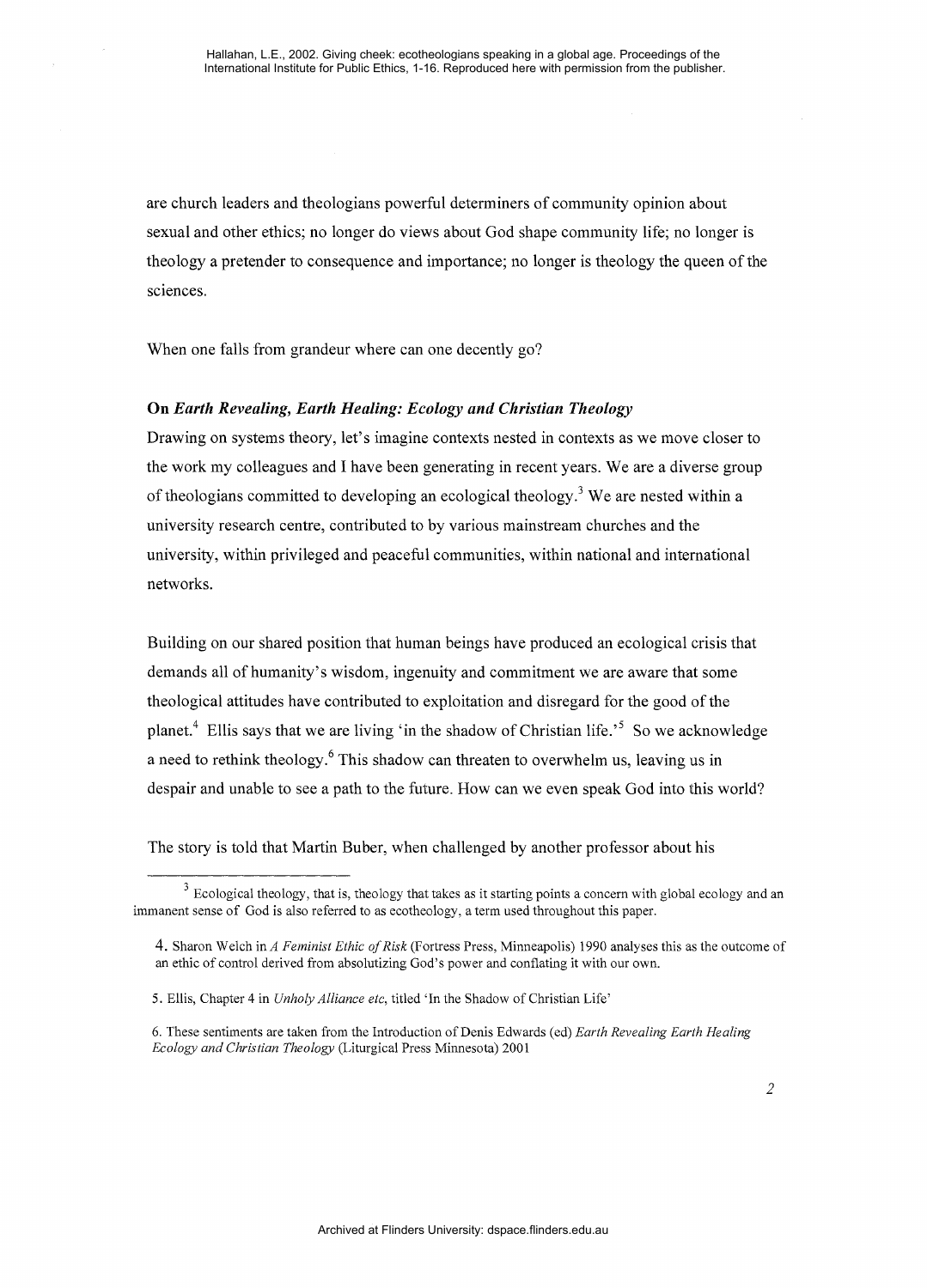apparently easy use of the name of God, had this to say:

"Yes," I said, " it is the most heavy-laden of all human words. None has become so soiled, so mutilated. Just for this reason I may not abandon it. Generations of men have laid the burden of their anxious lives upon this word and weighed it to the ground; it lies in the dust and bears their whole burden; the races of man with their religious factions have torn the word to pieces; they have killed for it and died for it, and it bears their finger marks and their blood ... we must esteem those who interdict it because they rebel against the injustice and wrong which are so readily referred to 'God' for authorization. But we may not give it up... we cannot cleanse the word God and we cannot make it whole; but defiled and mutilated as it is, we can raise it from the ground and set it over an hour of great care."<sup>7</sup>

In our ecotheology project and other parts of our work we have made this attempt to face up to the great care of our hour. Sharon Welch in *A Feminist Ethic of Risk* proposes that theologians with a concern for the great care of our hour will move away from despair when we embrace an ethic of accountability, an ethic of risk and a theology of immanence.<sup>8</sup> Seeking accountability for (not apologising for or sweeping aside) the shadow of our tradition demands that we speak- not to extend control or to cleanse the name of God, but because our hour of great care cannot allow those who speak for hope and transformation to shut up.<sup>9</sup>

<sup>7.</sup> Martin Buber *Eclipse of God: Studies in the Relation Between Religion and Philosophy* (Harper and Row New York): 1952 7-8 cited in Ellis, 151

<sup>8.</sup> Blurb comment from Henry Giroux from Miami University on Welch (1990)

<sup>9.</sup> Welch in *Feminist Ethic of Risk* says that risk is the appropriate response to control but that we cannot move to it until we have activated an ethic of accountability. Chap 3 p49-65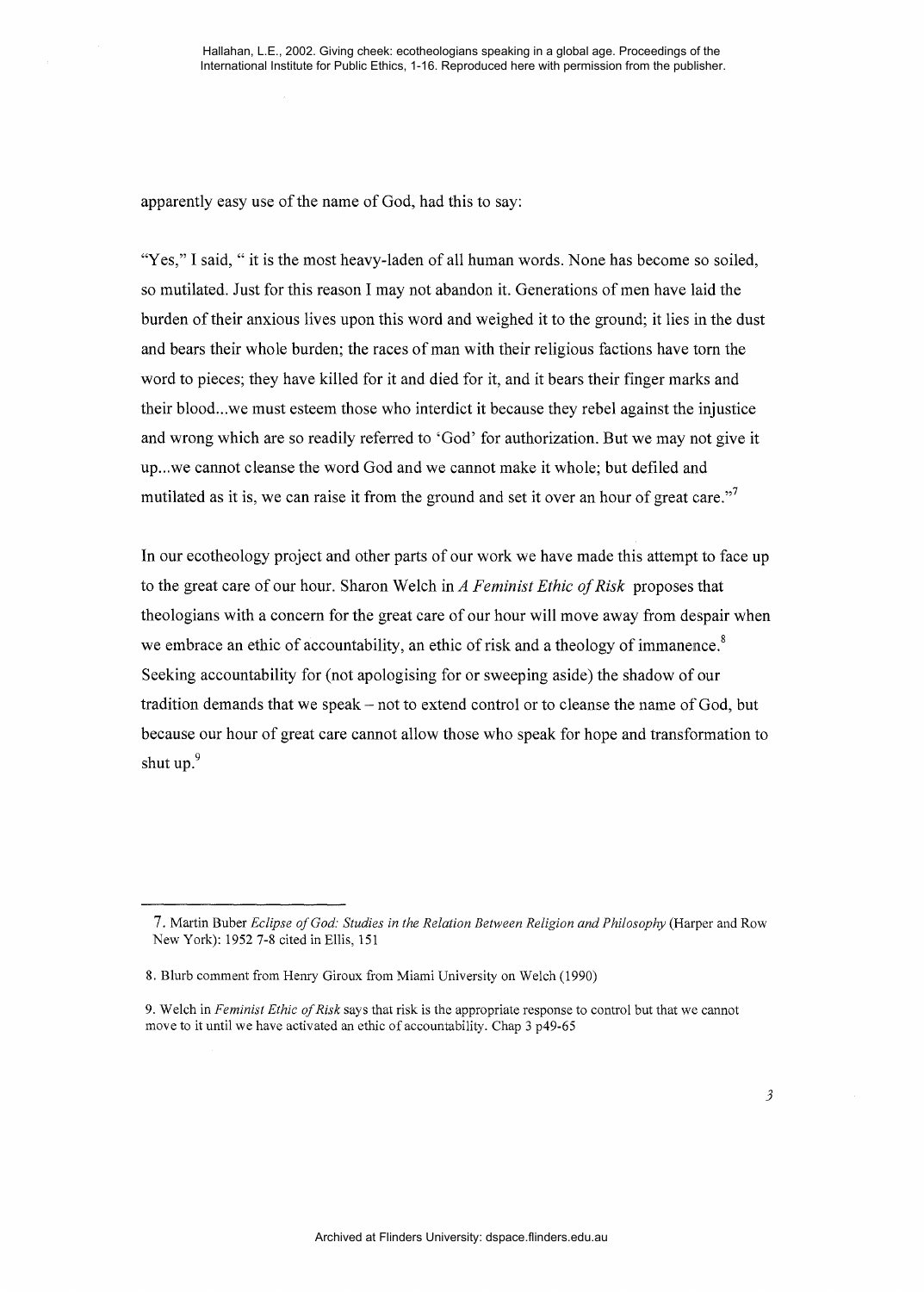Building on conversations with a wider group of people committed to caring for the earth, we have delved into two main themes. *Earth Revealing* explores the connections between ecological commitment and a sense of God. In *Earth Healing* we ask: 'How can we contribute to the healing of our abused planet?<sup> $10$ </sup> Surely this is a compelling question and is our issue here. We can strive to answer this question prescriptively, 'trying to make the rough places smooth<sup> $11$ </sup> by upholding gilt-edged, God-kissed principles in an effort to display reason, authority and merit. However, the ethic of accountability won't permit it and besides, having by now lived much in the world, we know that this won't work.<sup>12</sup> Exhortation is a pretension.

# **On freeing the moral imagination**

We have learned that whilst the dissonance between exploring our sense of God and our part in and concern for the planet can lead to perplexity, it can also free the moral imagination and deliver ethical creativity.<sup>13</sup> It is here that our conversation with all those interested in public ethics gains relevance. According to Patricia Werhane, moral imagination as ethical process involves:

at least four things: (1) that one disengage oneself from one's role, one's particular situation, or context; (2) that one becomes aware of the kind of scheme one has adopted and/or that is operating in a particular kind of context; (3) that one creatively envision new possibilities, possibilities for fresh ways to frame experiences and new solutions to present dilemmas; and ( 4) that one evaluate the old context, the scope or range of the conceptual schemes at work, and new

<sup>10.</sup> This paragraph draws directly on the introduction of Edwards *Earth Revealing: Earth Healing:2001* 

<sup>1</sup>l.Jeanette Winterson 'The Semiotics of Sex' in *Art Objects: Essays on Ecstasy and Effrontery* (Vintage London) 1995,113

<sup>13</sup>The reference to freeing the moral imagination comes from Welch 1990 as she explores theological contributions to stopping the arms race.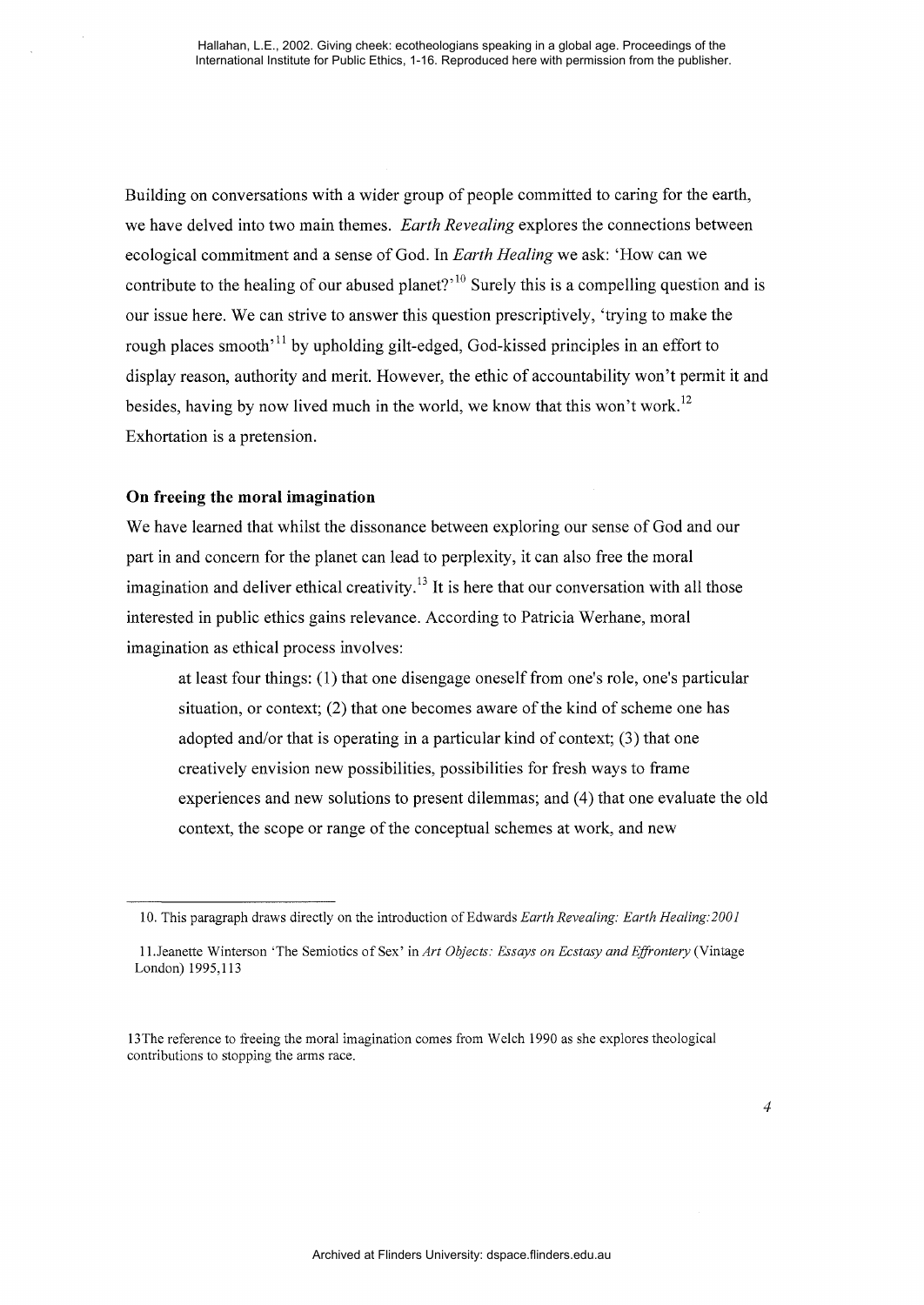possibilities. <sup>14</sup>

Surely these are processes open to all who seek to find ways that public efforts can protect vulnerable citizens, scarce resources and increasingly fragile environments. You will see that our work is shaped in this way: by our attempts to understand a much wider context; by preparedness to critically assess our history and our traditions; by attempts to be refreshing and creative and finally to see where it all fits. Welch advocates embrace of an ethic of risk in which we know in our minds and hearts that 'it's much, much, much too late, and continue to mourn the loss...inseparable from which is a profound, wrenching, far-fromsentimental affirmation of the beauty and wonder of nature, of human life'.<sup>15</sup> For us at least, Welch's prognosis is right. Risking both honesty and the affirmation of the life of this world we have come to share the experience that a unique and illuminating moral imagination emerges when theology is done communally and focuses on the planetary community.

This experience encourages me to continue God-talking with and back to churches and other people of faith. Therefore, first, we have to interact with our own traditions. This experience also makes me think it worthwhile to talk with people interested in public ethics. Our ethics of accountability and risk lead us to seek exchanges outside our traditional boundaries.<sup>16</sup> Our renewed sensibility must be informed. We know that we do not hold the world intact – our world is not the full picture. We are theologians in conversation with those who approach questions of meaning, love and destiny from diverse discourses and disciplines. Secondly therefore, this is just the opening we need to engage in conversations with science, ethics, philosophy, literature, art – all activities conveying information and

<sup>14.</sup>Werhane, Patricia H. (1995). 'A Note on five traditional theories of moral reasoning'. Darden Case Bibliography. cited Michael E. Gorman, *Technology, Culture and Communication,* University of Virginia Ethics, Invention and Discovery http://onlineethics.org/contest/virginia/context/ethicsinv3.html#top

<sup>15</sup> Welch 1990,70.

<sup>16.</sup> Ellis reminds us that 'what is in reach- a sensibility, a language, a culture- is what is available to human beings.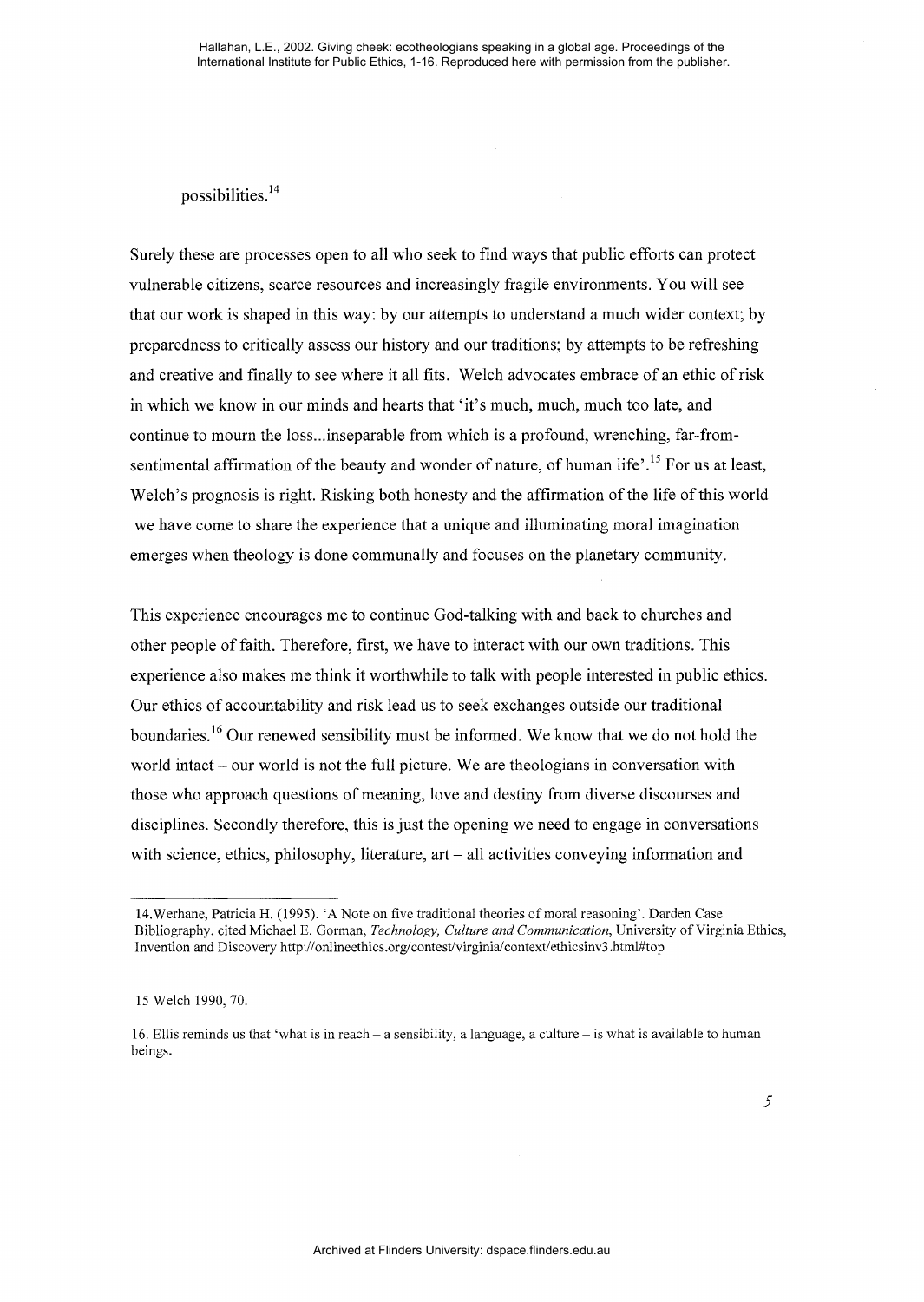displaying emotion and imagination. Finally, given that we acknowledge that work for ecojustice is essential to our love of life, we need to be clear when we can speak in judgment of destruction and in favour of life.

To all of this we aim to bring an unpretentious demeanor and resilience. Within this spirit we can safely enter into the puzzles of our endeavour as listening, conversing, creating theologians. I explore of four of these puzzles here:

- 1. Our vexed relationship with traditional truth claims.
- 2. Our vexed relationship with the church as institution.
- 3. Our relationships beyond the boundaries of our discipline.
- 4. Our grounds to denounce eco-injustice and advocate a cultural shift towards an ecological ethos.

# **On tradition as contest**

To open this out I will use what to some might be a surprising text: Jeannette Winterson's literary essay 'The Semiotics of Sex' in *Art Objects: Essays on Ecstasy and Effrontery.* I will not go into its arguments and merits here but I will say what excites me about it. Winterson starts by looking at sexuality and art. She ends by opening up a discussion about the place of art in releasing what she calls complex emotion. She says that in complex emotion 'there is a clash between what I feel and what I expected to feel. My logical self fails me, and no matter how much I try to pace it out, there is still something left over that will not be accounted for.<sup>17</sup> She claims that 'against this fear, art is fresh healing and fresh pain.<sup>18</sup> Unpretentious eco-theology, like art, is fresh healing and fresh pain.

I have argued that our theology has a shadow history of misguiding our relationship with

<sup>17</sup> Winterson,1995, 113

<sup>&</sup>lt;sup>18</sup>Winterson, 1995, 109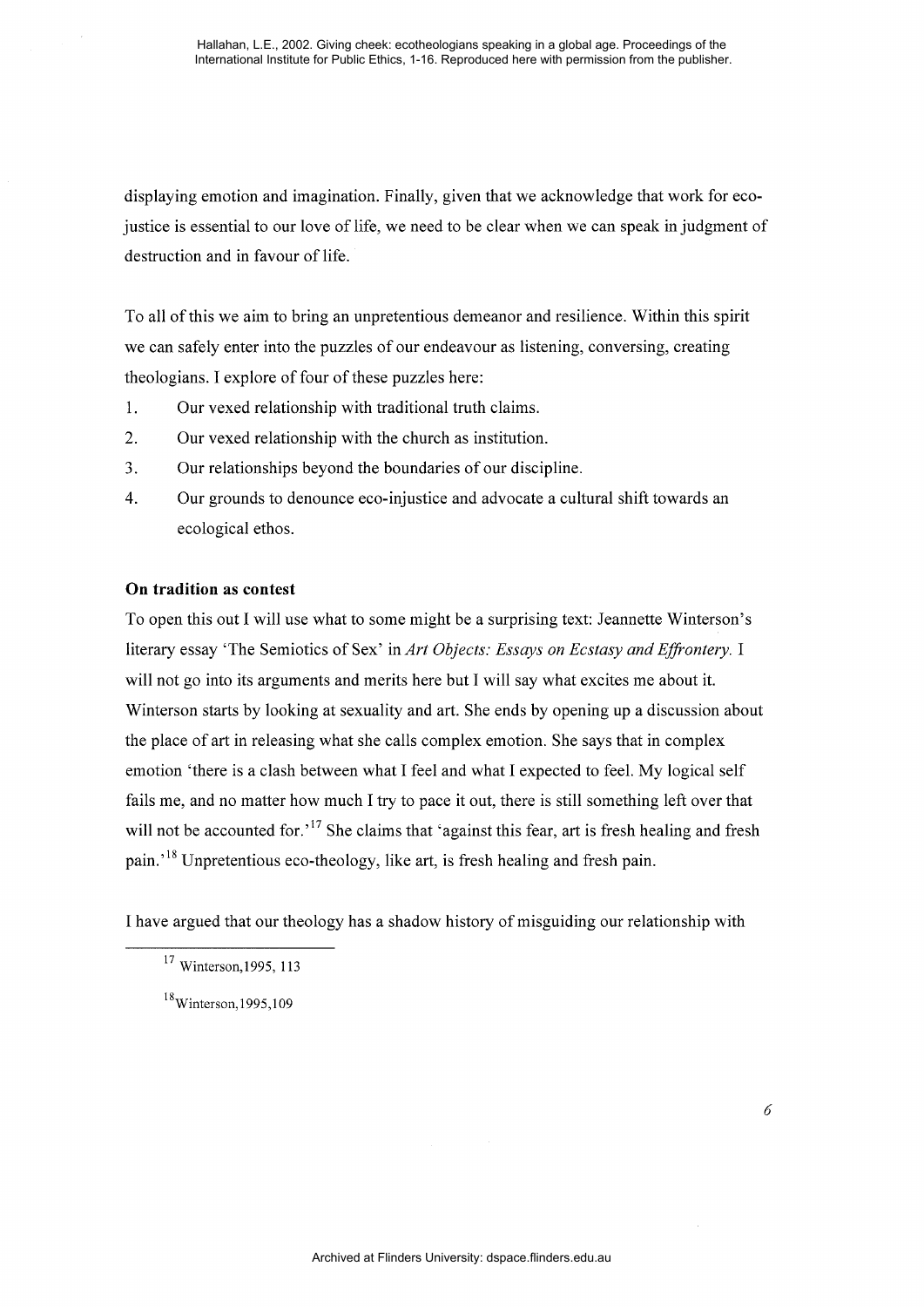the planet. Yet, disowning tradition severs connections across time and communities thereby constraining our context and inhibiting our moral imaginations. Our traditions are the stuff of much of our theology. Theology cannot be ahistorical...it is the stories and struggles of all those before us who have spoken of God to better understand their humanity. Traditions emerge from these power struggles. Traditions give voice to power but because they are themselves contests they also give muted voice to the less powerful. And it is seeing tradition as contest rather than dry bones piled on our shoulders by our forebears that can liberate our imaginations. The muted can be amplified and therefore transformed. Clearly, by persisting with theology we have not concluded that the shadow of our tradition is a fatal flaw.

Winterson, speaking of constructs like art, science and religion sees them as shared human connections that trace the possibilities of past and future in the 'whorl of now'.<sup>19</sup> This striving for connection through time is central to enlighten our understanding of the whorl of now; to use our traditions to expand our responses; and discover the freedom of imagination. We are not simply trying to puff vigour into atrophying religion. Understanding tradition as contest validates the exercise of our contemporary imagination. It is the task of this generation to honour the insights of those before us, and to add our own dreams. Indeed Ellis suggests that this might be the most perverse paradox we face: 'perhaps it is only within the language from which barbarism erupted that a healing can begin.<sup>20</sup> I dispute that it is only within this language that healing can begin but I agree that a certain sort of renewal can only happen when we, reckoning with the destructive potential of our symbols, can also believe in their creative power.

If seeing tradition as contest puts us into an uncertain relationship with what has been

<sup>20</sup>Ellis 1997,110

<sup>19</sup> Winterson, 1995,117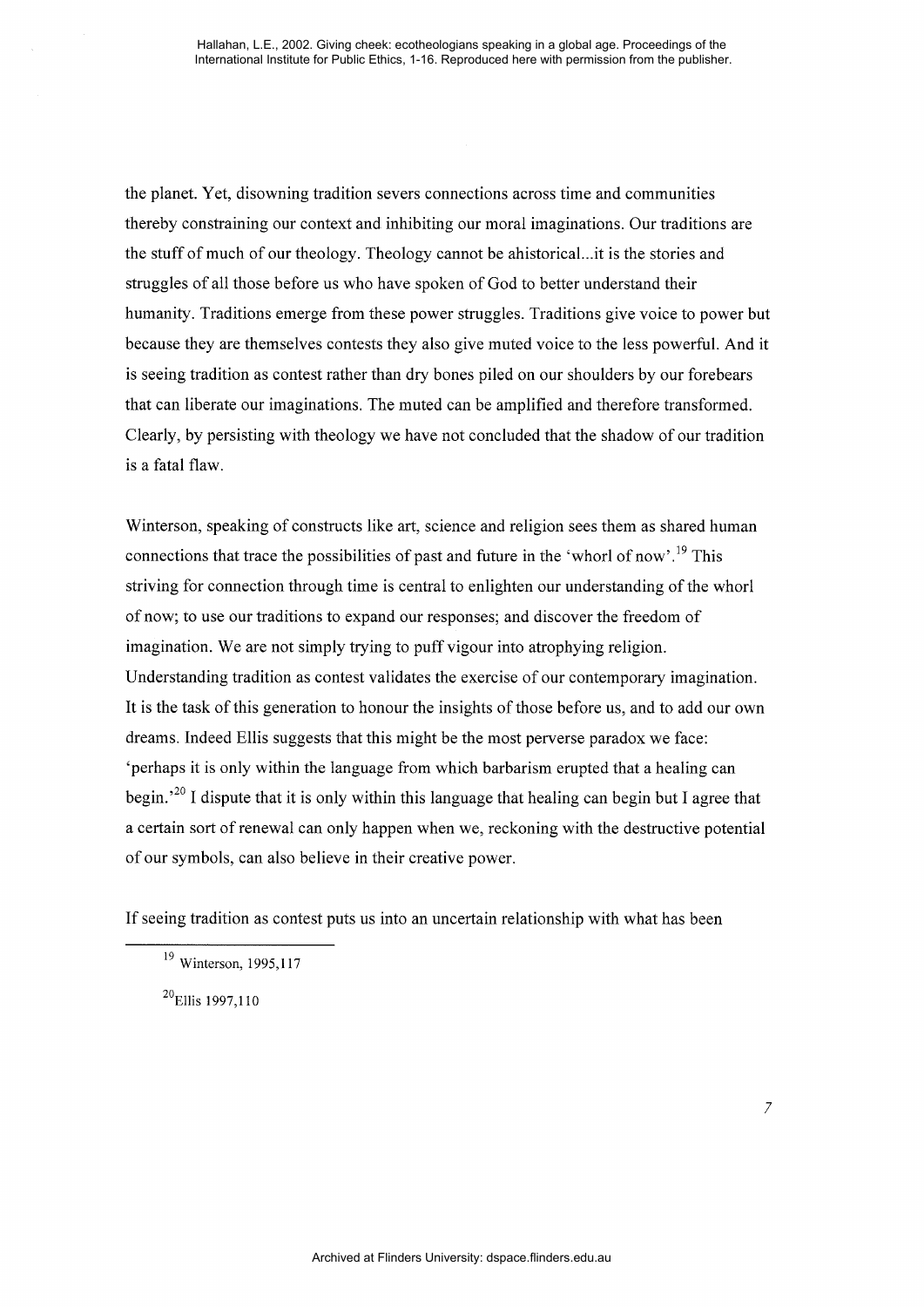labeled truth it also puts us in an uneasy relationship with the institutional church and the wider community. Unpretentiousness subverts the very forces of control that have been used to hold church as hierarchy together. As ceo-theologians we are caught up in debate across our boundaries, critically assessing the shadow life of our faith history and seeking reconciliation with those who have historically been placed beyond the bounds of our established concerns.

#### **On ecumenism**

How do we build solidarity? We have moved into the borderlands between diverse traditions, between imagination and reason, science and technology, faith and religion. Do we just end up as quaint, earnest lone rangers or are we genuine about working with and learning from other people and the planet? Miroslav Volf, a Croatian theologian writing out of the context of the war in the Balkans, argues that we can give away the path of separation based on a fixed identity in favour of 'differentiation to describe the creative activity of separating and binding that results in patterns of interdependence.<sup>21</sup>

Given our commitment to this differentiation linked with a renewed interdependence, are we genuine, to quote Buber again, about 'swimming with a new stream whose source may still be hidden?<sup> $22$ </sup> In part, this stream is embedded in ecumenism. The unpretentious ecotheologian, impressed profoundly with the abiding connection within and across all life, must be an ecumenist. Ecumenism is a specific term that describes the efforts of various traditions in Christian churches to build unity. It is also used to refer to inter-faith dialogue. It can also be used in a wider sense to describe open, deliberative processes aimed at finding common concern and perspectives across disciplines. Ecumenism, in this widest sense, encourages solidarity across boundaries of tradition, faith or non-faith- solidarity to resist

<sup>20.</sup>Miroslav Volf *Exclusion and Embrace: A theological Exploration of Identity, Otherness and reconciliation*  (Abingdon,Nashville)1996, 65

<sup>21</sup> Buber ibid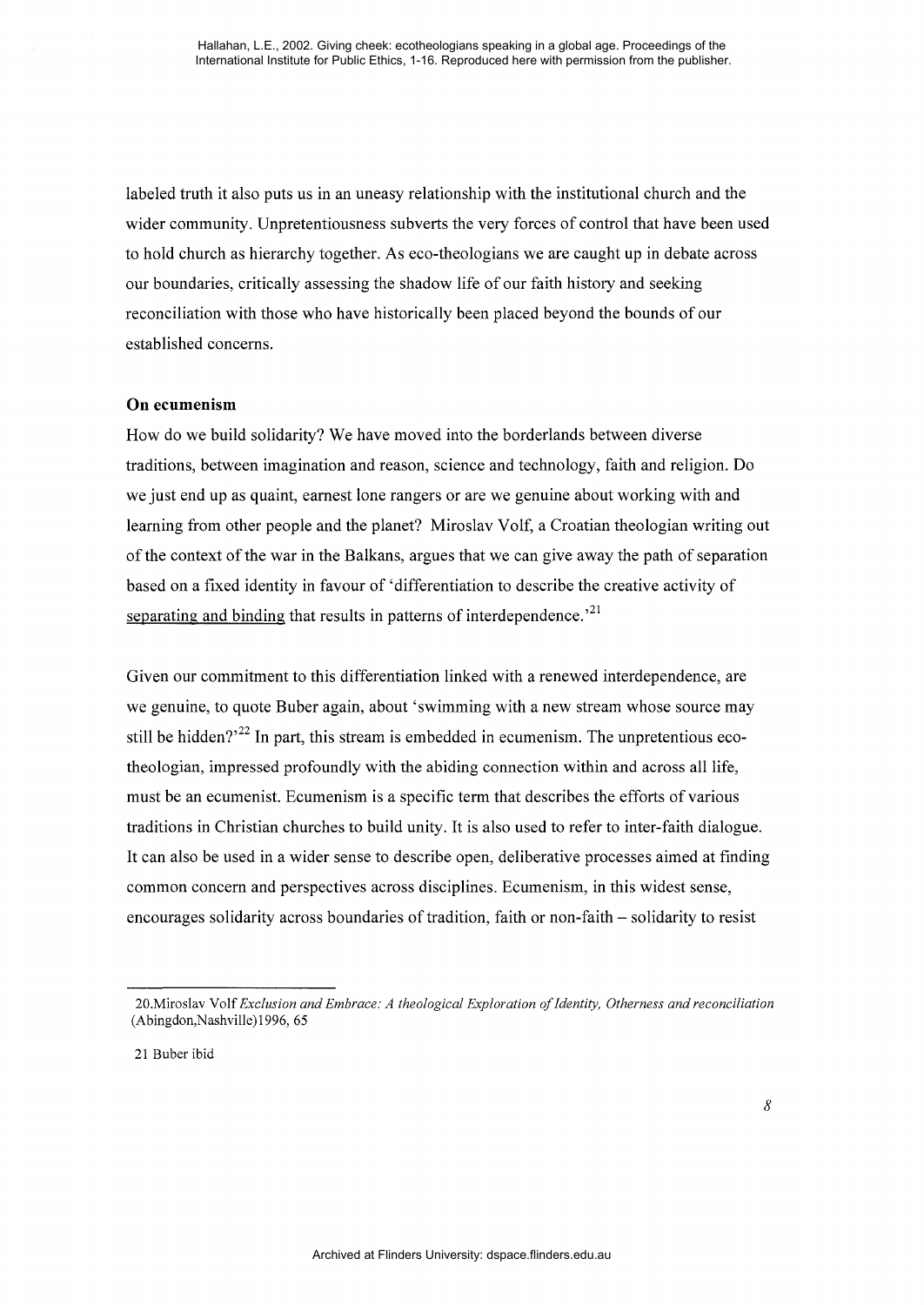destruction and to rebuild.<sup>23</sup> The ecumenist is one who does not defend a closed identity or seek to conform others to it. However, an ecumenist is also one who does not hide from the claims of their tradition and their faith. The ecumenist shares and does not control the agenda, and is always seeking enriched or new symbols to inform the processes of transformation. The ecumenist knows that the costs of accountability and risk are historical sanctity, cohesion and control. Finally, the dedicated ecumenist is prepared to name what destroys life acknowledging how deeply we are enmeshed in all that produces it, not to defend it but to expose and condemn.

At a practical level, in the production of our book *Earth Revealing: Earth Healing Ecology and Christian Theology*, this ecumenism was manifest at four levels. First, we consulted with activists and other academics with a passionate and concrete commitment to working ecologically. Secondly, we worked closely with a group of Indigenous artists from Dunilli Arts Centre in the Northern Territory as they told their stories and concerns about their world. Their art works are included in our book. Thirdly, you will find amongst the writings of my colleagues an astonishing array of interlocutors from a wide range of backgrounds: the early church fathers and their detractors; historians and anthropologists; economists and poets; the scriptures and scientists; theologians of all hues. Finally, as we worked together, coming from diverse traditions, political perspectives, academic and professional backgrounds we read and reread each others writing, building up communal contributions to highly distinctive and individual works. Paradoxically then, the group processes amplified the voice of each contributor. And yet, we have produced a chorus of concern and reflection

<sup>23</sup> Ellis critiques the current ecumenical movement for its odd compromise with destructive powers saying that the churches are empowered to speak on behalf of others while acting to rescue the power and prestige of the very churches and institutions challenged' pl90 Whilst this may indeed reflect a cynical compromise between institutions striving to preserve current power relationships behind a facade of care, it may also represent the intensity of the internal struggle within the church between control and risk, amnesia and accountability, pretension and effrontery; meanness and costliness...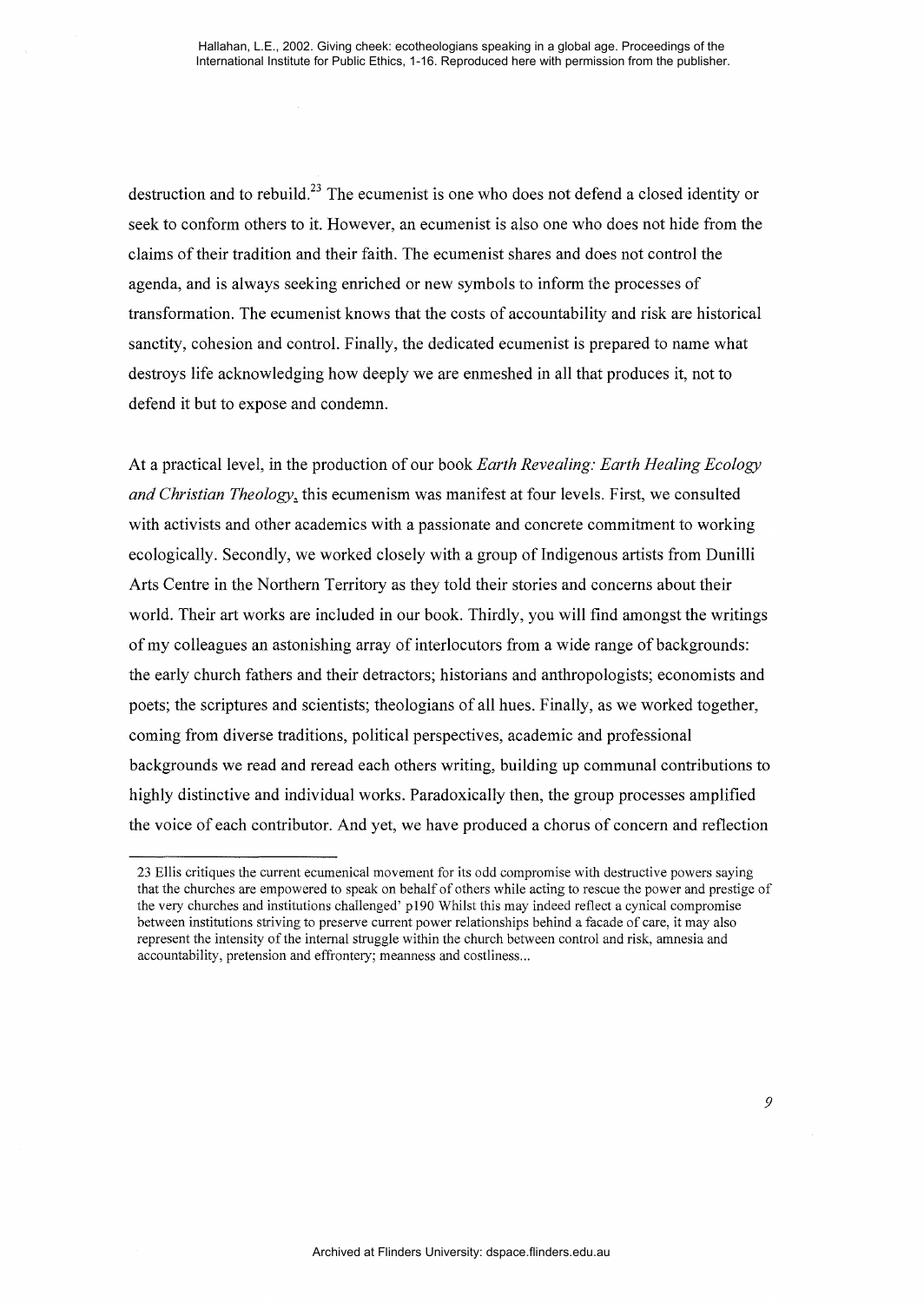that has its own distinct note and harmony.

Ecumenism thus lived, as it drives dynamic community for unpretentious theologians, embraces complexity and respects uncertainty. However, it does not back away from our obligations to the planet and to our downtrodden neighbours. Living with complex emotion, we understand that this combination of information and sensibility compels us to make our advocacy active. I have argued that we adopt an unpretentious demeanor, grounded in an ethic of accountability. Thus lead to an ethic of risk- an ethic that directs us to lay down our aspirations to control- we are freed to humbly address, critique and elaborate our traditions. We are released into renewed moral imagination. We are drawn beyond the boundaries of our identities, into an active, ecumenical advocacy. This you will find in our works as well. And there is more.

## **On Effrontery**

Winterson urges us on in this task of imagining. She says: 'The artist is an imaginer. The artist imagines the forbidden because to her it is not forbidden'. In this she is not speaking of what she calls 'disgust around the well known.<sup>24</sup> For Winterson, the forbidden in art is the ground unconquered by social niceties.<sup>25</sup> She believes that: 'it is the poet who goes further than any human scientist. The poet who with her dredging net must haul up difficult things and return them to the present.<sup>26</sup>

Ecotheology cannot avoid this dredging process, we haul up the dreadful and the sublimely beautiful and hopeful.

<sup>&</sup>lt;sup>24</sup>Winterson, 1995, 116

<sup>25</sup> Winterson 1995,108

<sup>26</sup> Winterson 1995,115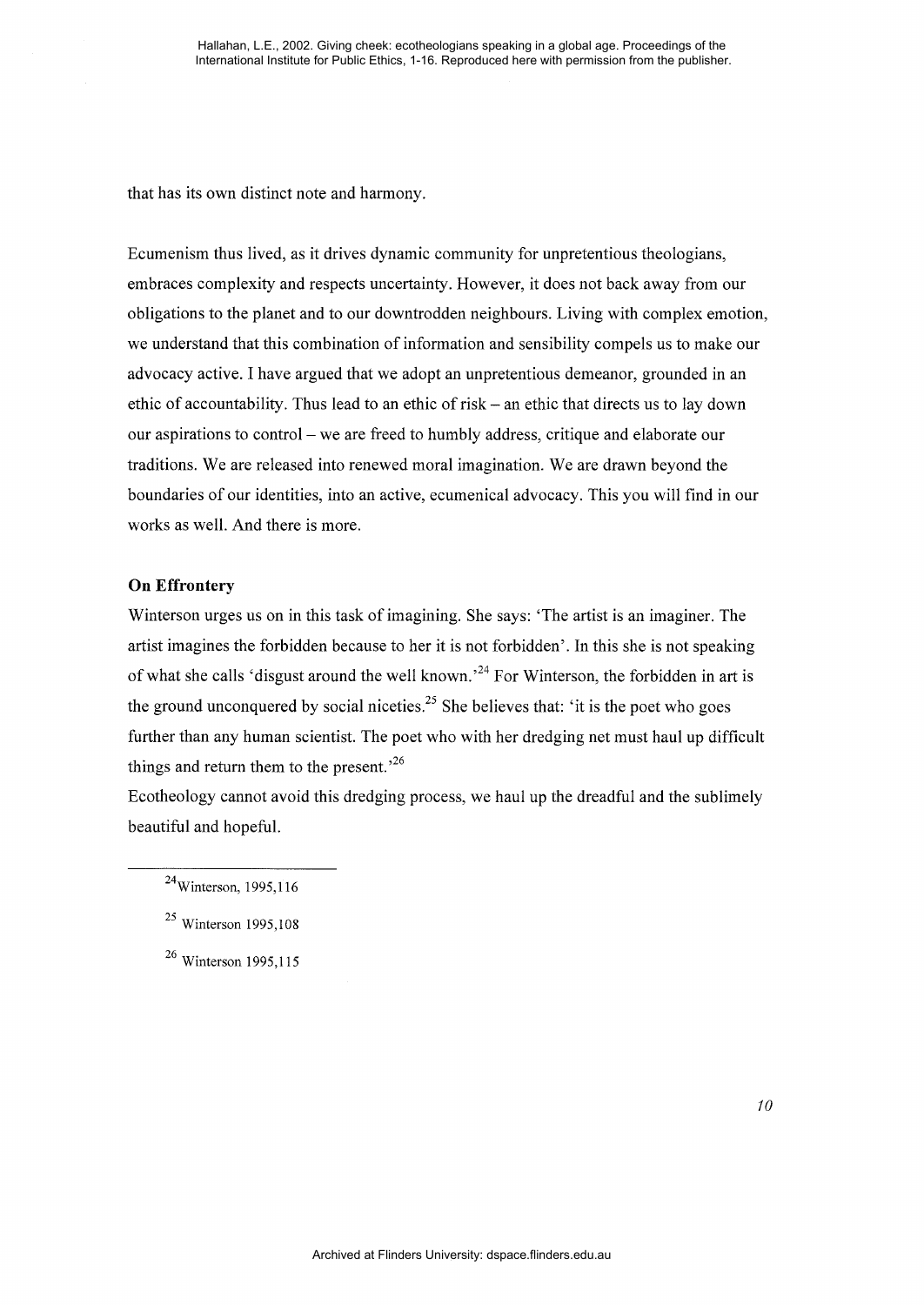For our theology the forbidden is the declaration the we start not with our desire for transcendence in God, nor the mystic glory of gorgeous nature, nor with authority of the institution of the church. The forbidden lies in naming as our inspiration that which us causes us most dread- the exploited planet, and our overlooked and downtrodden neighbours. In my work the forbidden lies in declaring my partisanship with large numbers of people with impairments declared unlovely, unworthy and socially burdensome in a world entranced with beauty, autonomy and irresponsibility. The forbidden named thus is an effrontery to all that is content with injustice. The forbidden named thus begins to break up 'the dominant narrative of the lie.<sup>27</sup>

And amongst the dominant lies are Winterson's 'last days signposts persuading us that nothing is worth doing and that each of us lives in a private nightmare, occasionally relieved by temporary pleasure' or in the Christian's case relieved by epiphanies, private salvations or eschatological hopes.<sup>28</sup> In my work the dominant lies tell us that people with impairments represent a form of social toxin, likely to limit our enjoyment and consume our hard won resources.

# **On giving cheek**

Unpretentiousness implies modesty and effrontery implies down-to-earthness. This is a great period of history to be an unpretentious theologian. Far from provoking regret, this shift from powerful assertion to humble probing is cause for rejoicing.<sup>29</sup> Langdon Gilkey

<sup>27</sup>Robert Schreiter *Reconciliation(Maryknoll* NY 1992) re the narrative of the lie: violence tries to destroy the narratives that sustain people's identities and substitute narratives of its own. These might be called the narratives of the lie, precisely because they are intended to negate the truth of people's own narratives ... the negation is intended not only to destroy the narrative of the victim, but to pave the way for the oppressor's narrative. (34)

<sup>28</sup> Winterson, 1995

 $^{29}$ Marc Ellis's caution 'to step slowly, to linger as it were, in a despair and a questioning that have been largely been lost' Ellis 1994,15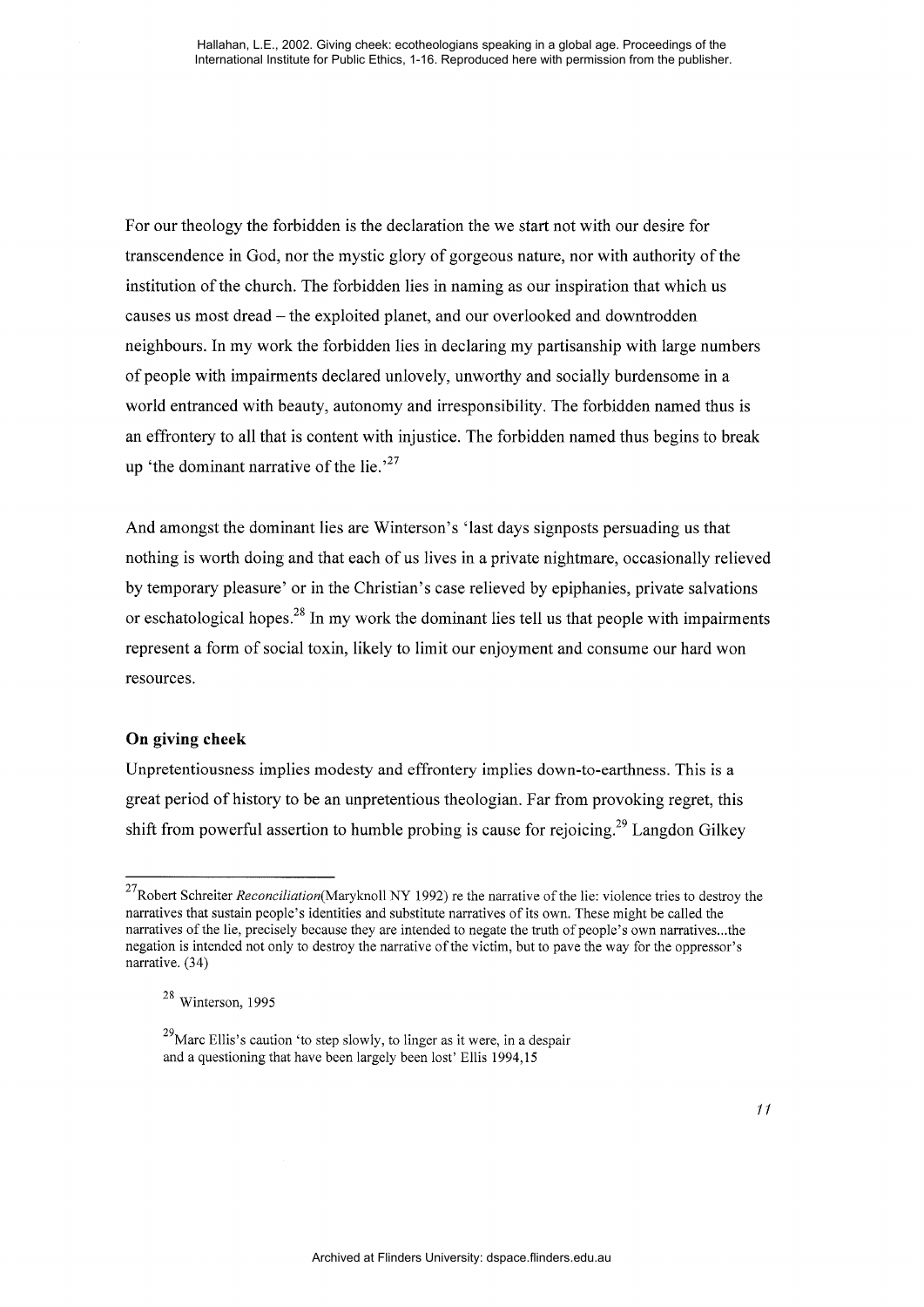puts it graphically :'Theology (at least as I do it) is hardly serene, self-generated, or in control; it is barely able to get the ship in before the unexpected storm, or the clothes in out of the rain – and it is always gasping for breath!<sup>30</sup>

This breathless theology is saved from authoritative gravitas and can be delivered from embarrassed muttering, spiritual excitability or rarefied irrelevance. This theology is saved from defending power just because the church historically seeks power. Unpretentious theology is theology set free to become responsible. Yes, we live in an hour of great care. We live in the shadow of our history. We also live in an humble and hospitable house, we are willing to listen and to question, not simply pronounce.

This makes us resilient. We are filled with desire for justice. We do not look away, we can talk straight. We relinquish seriousness and take up boldness. We return to subversiveness. So, *this* is giving cheek. It is the audacity to relinquish pretension as demanded by accounting for the shadow of our history. It is the impudence to refuse to relinquish our traditions declaring the stuff of our dissent not solely the narratives of lies. It is the forwardness to release our moral imaginations. It is the brazenness to risk an active advocacy in the face of all the says 'give up, seek comfort, seek solace, seek beauty.'

<sup>30</sup> Langdon Gilkey *Theology for a Time of Troubles* at www.christiancentury.org. Langdon Gilkey is Shailer Matthews professor of theology at the University of Chicago Divinity School This article appeared in the Christian Century, April29, 1981, pp. 474-480. Copyright by The Christian Century Foundation; used by permission.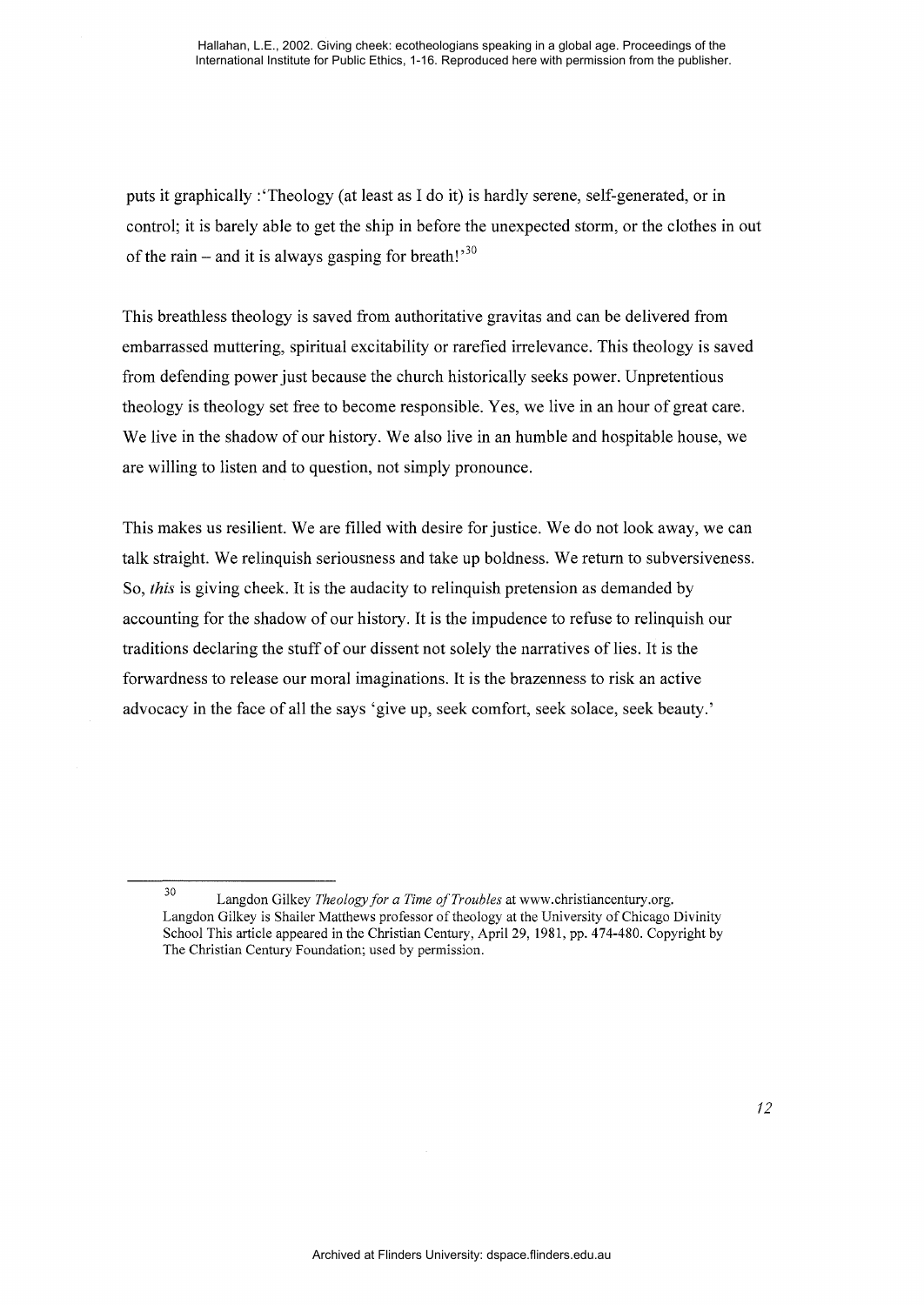Giving cheek means we do not lose our nerve. We will not shut up. We have the guts to go on - even though our stance may be judged as too much focused on the distressing context in which we live and work. 'I realise that when theologians talk of love this is often taken as a sign of hotheadedness,' says Anthony Kelly  $CSSR<sup>31</sup>$  Giving cheek means we have the guts to be softheaded. It means we can play! Brazenness in play dissolves the usual lines of authority. It tolerates ambiguity, expecting nothing, but ready for anything. It opens up the possibility for genuine communion. $32$ 

We are not embarrassed about our attempts to explore the connections between our ecological commitment and our senses of God. This too is giving cheek in a self satisfied technological age justified by the bland pragmatism of utilitarian ethics. But more than this, we have the effrontery to declare that those of us who are drawn to God and accept that the invitation to abundant life is for all of us, have something to say to those beyond our cultural and discipline boundaries.<sup>33</sup>

I have spoken much of our stance, but we must also have something to say.

# In conclusion then, I want to return to my first question: When one falls from grandeur where can one decently go and what do you do when you get there?

Albert Camus, in dialogue with Dominican Monks in 1948, 'thought that the world needed to hear (from the church) denunciation of injustice backed by forthright and efficacious action.<sup>34</sup> We know that efficacy in action is always easier to call for than to carry out. Action

<sup>31</sup> Anthony Kelly *The Trinity of Love: A Theology of the Christian God* (Michael Glazier Wilmington, Delaware) 1989

<sup>32</sup>0 Fred Donaldson *Playing by Heart the Vision and Practice of Belonging*  (Health Communications, Florida) 1993,160

<sup>34.</sup> Ellis offers this insight from Camus, asserting (Epilogue n8,208) that *Camus in Resistance, Rebellion and Death* New York Modern Library 1963 55,56 recognises the compromise between rhetoric and activity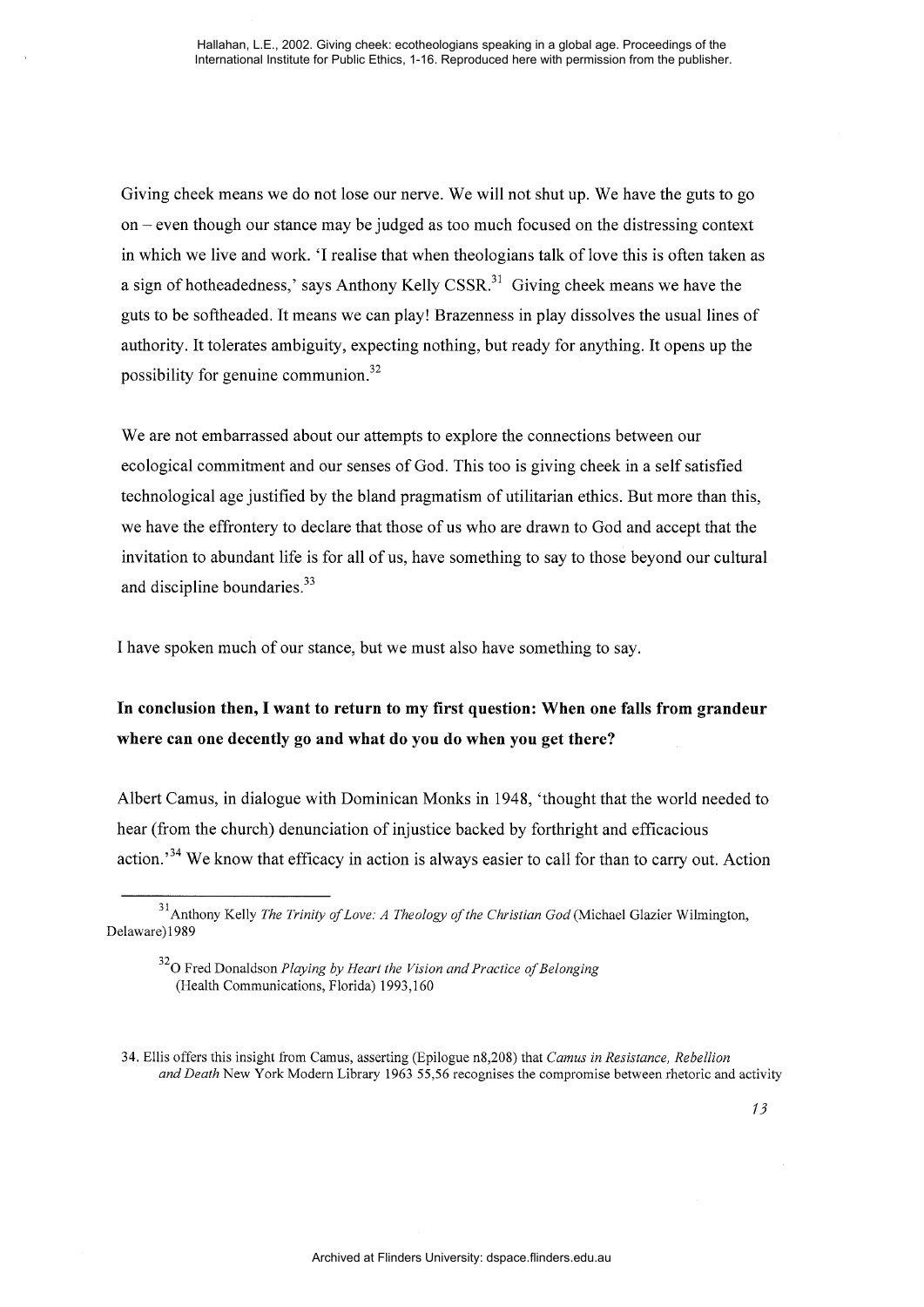that does not compromise with power may not be ultimately transformative – indeed as Welch reminds us we are not powerful enough to make change in just one generation.<sup>35</sup> This is the work of generations. Camus' message however calls for an end to the compromise that silenced so much of the church during the Holocaust. We hear that message, calling theologians to speak out and not to compromise with the economic, social, cultural and scientific forces that pursue power and wealth at the expense of planetary health and justice.

So, we are prepared to undertake the vital cultural work to:

- echo that call to end a compromise with the life-denying tendencies of our traditions and to expound theologies of life.
- invigorate the moral imaginations of all who care for future life and 'who grope for God in the midst of creation's persistent groaning<sup>36</sup>
- explore an ecological ethos that centralizes concern for the whole planetary community. $37$
- explore and advocate an ecological ethos that 'locates human interests in the context of the interests of other species and entities.<sup>38</sup>

We believe that in these ways we can come to a meeting of minds and hearts with others who with Welch have found that, 'the work for justice is not incidental to one's life but it is an essential aspect of affirming the delight and wonder of being alive.  $^{39}$ 

as the terminal condition of Christianity.

35. Welch 1990,70

- 36. Ellis develops this argument in relation to what he sees as the institutional church's ongoing complicity with aggression - the Pope calls for non-violence yet recognizes governments that abuse human rights ...
	- 37. Carol Dempsey, cover *Earth Revealing Earth Healing* (2001)

38 Andrew Dutney in his chapter on bioethics in *Earth Revealing Earth Healing* concludes that: 'ecological bioethics insists that [a full range of] questions move to the front of our minds so that we can become more specific about what it means for non-human species and entities that they are God's beloved creatures.' Dutney 2001, 228

39 Welch 1990,70.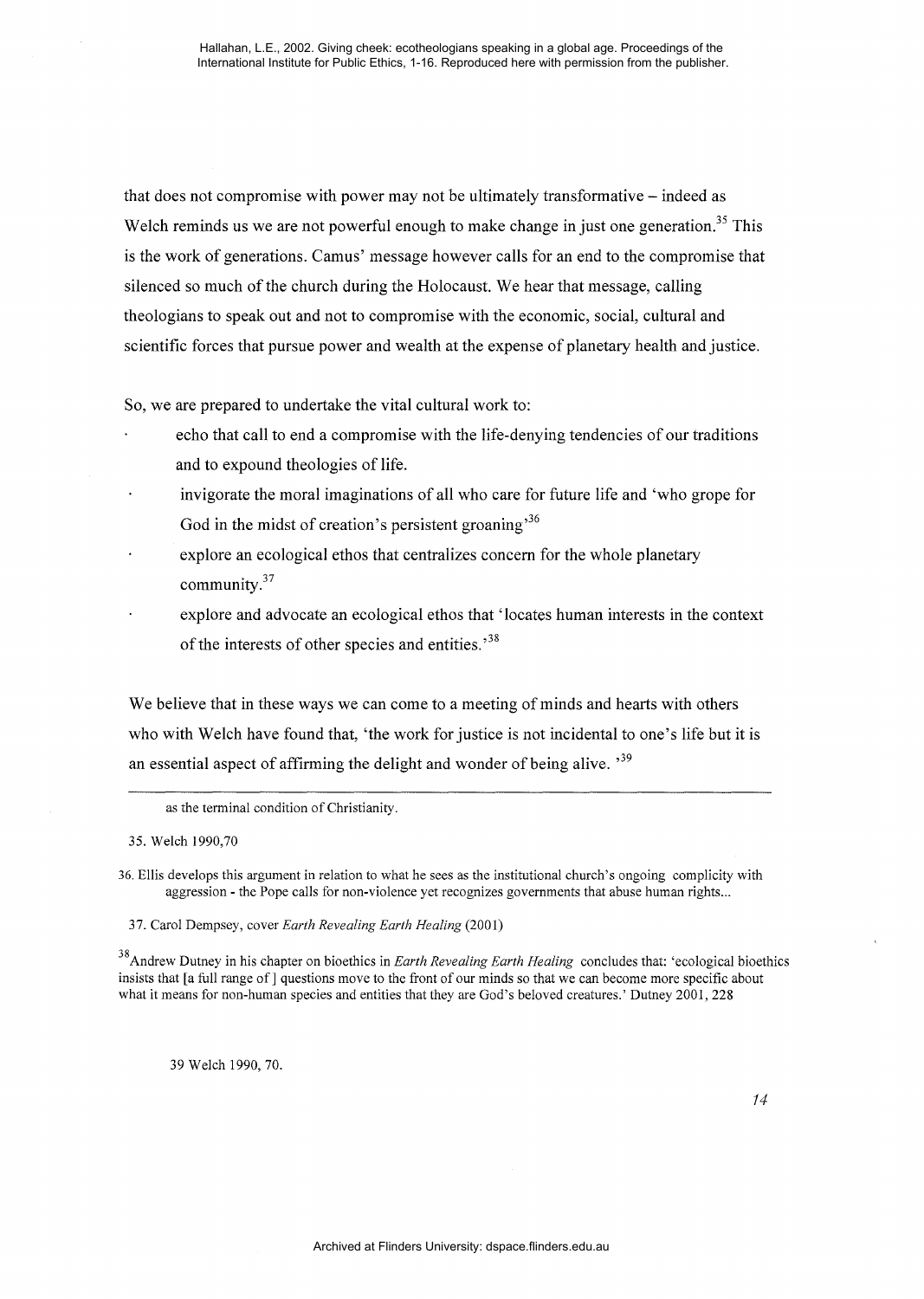Avishai Margalit has characterized a decent society as one in which its institutions do not humiliate its citizens.<sup>40</sup> Maybe to this we should add that a decent society aims to undo the humiliation of the citizens of the globe, indeed the entire planetary community. Unpretentious theology at it giving cheek best is firmly committed to establishing this sort of decency. I agree with Ellis: 'Theologians speak about God to better understand the human condition.<sup>41</sup> Unpretentious theology is not maverick for the sake of having some fun and 'skiving off'. Ecological theology is not scuttling off into insignificance, it brings us boldly to the table of all people who have the effrontery to seek a radically different ethos that will offer us all an ecologically sustainable future.<sup> $42$ </sup> The capacity to use our traditions creatively renews the contest of ideas and wisdom within our own communities. It brings us into solidarity with those who would take responsible action wherever we recognise each other. It inspires us with Toni Cade Bambara's 'sheer holy boldness' to name eco-injustice and to desire change. Freed from gravitas, we find a humble, a decent place, not reduced, but enlarged in our capacity to be purposeful, thoughtful, informed, insightful, imaginative yet vulnerable in our trusting in the resilience of life and God.

<sup>40</sup> Avashai Magarlit *The Decent Society* (Harvard University Press Cambridge, Mass.) 1996

 $41$ Ellis, 1994, 109

<sup>42</sup> Edwards, Introduction *Earth Healing, Earth Revealing* 2001 p xii